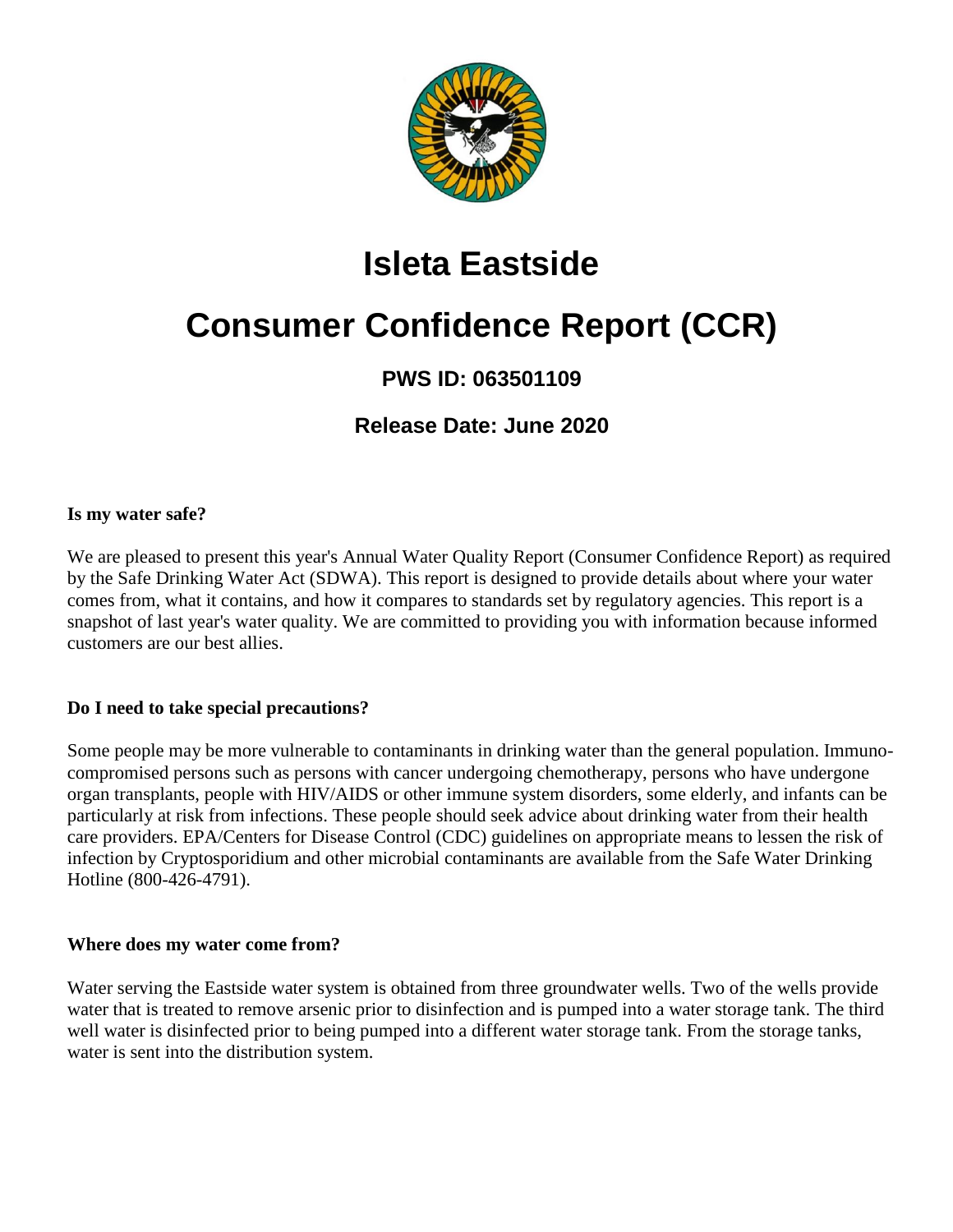#### **Source Water Assessment and its availability**

The 1996 amendments to the Safe Drinking Water Act authorize a Source Water Assessment Program to determine the susceptibility of a public drinking water supply to contamination. Sources of contaminants regulated by the Safe Drinking Water Act are required to be inventoried during the assessment process.

A Source Water Assessment was completed in 2019 for the Eastside Water System. The system has been rated with a "MEDIUM" susceptibility to potential contamination. If you would like to review the Source Water Assessment, please contact Public Works Director Edwin Jaramillo. His contact information is : Mr. Edwin Jaramillo Pueblo of Isleta

Director of Public Works PO Box 1270 Isleta, New Mexico 87022 (505) 869-9781 Email: Edwin.Jaramillo@isletapueblo.com

#### **Why are there contaminants in my drinking water?**

Drinking water, including bottled water, may reasonably be expected to contain at least small amounts of some contaminants. The presence of contaminants does not necessarily indicate that water poses a health risk. More information about contaminants and potential health effects can be obtained by calling the Environmental Protection Agency's (EPA) Safe Drinking Water Hotline (800-426-4791). The sources of drinking water (both tap water and bottled water) include rivers, lakes, streams, ponds, reservoirs, springs, and wells. As water travels over the surface of the land or through the ground, it dissolves naturally occurring minerals and, in some cases, radioactive material, and can pick up substances resulting from the presence of animals or from human activity:

- **Microbial contaminants**: Includes viruses and bacteria that may come from sewage treatment plants, septic systems, agricultural livestock operations, and wildlife.
- **Inorganic contaminants**: Includes salts and metals, which can be naturally occurring or result from urban stormwater runoff, industrial, or domestic wastewater discharges, oil and gas production, mining, or farming; pesticides and herbicides, which may come from a variety of sources such as agriculture, urban stormwater runoff, and residential uses.
- **Organic chemical contaminants**: Includes synthetic and volatile organic chemicals, which are byproducts of industrial processes and petroleum production, and can also come from gas stations, urban stormwater runoff, and septic systems.
- **Radioactive contaminants:** Can be naturally occurring or be the result of oil and gas production and mining activities.

In order to ensure that tap water is safe to drink, EPA prescribes regulations that limit the amount of certain contaminants in water provided by public water systems. Food and Drug Administration (FDA) regulations establish limits for contaminants in bottled water, which must provide the same protection for public health.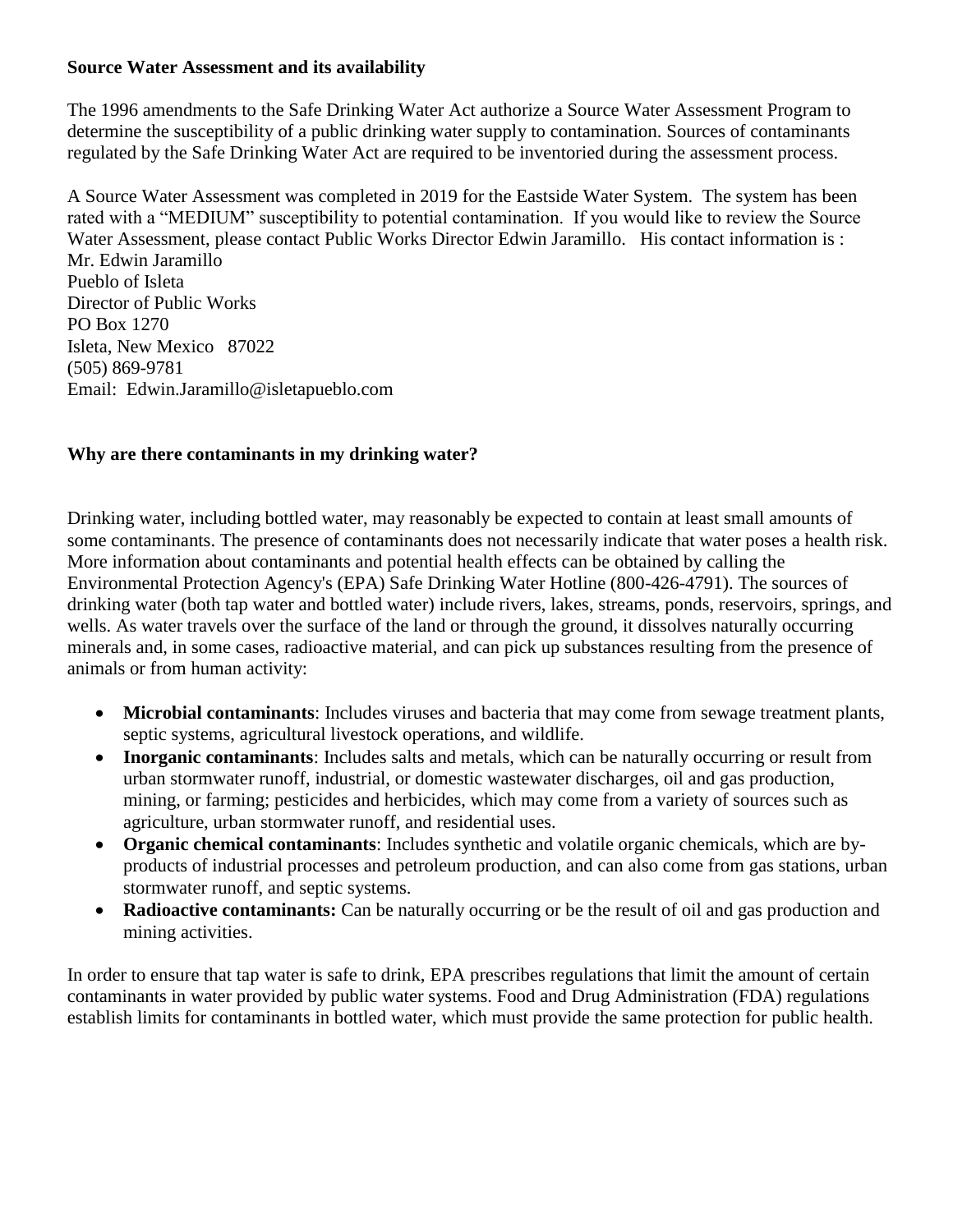#### **How can I get involved?**

The Pueblo of Isleta encourages residents to contact the Public Works Department with any questions, comments or concerns you may have about your water. Please call our office at 505-869-5170 during regular business hours.

#### **Description of Water Treatment Process**

Your water is treated by disinfection. Disinfection involves the addition of chlorine or other disinfectant to kill dangerous bacteria and microorganisms that may be in the water. Disinfection is considered to be one of the major public health advances of the  $20<sup>th</sup>$  century.

#### **Water Conservation Tips**

Did you know that the average U.S. household uses approximately 400 gallons of water per day or 100 gallons per person per day? Luckily, there are many low-cost and no-cost ways to conserve water. Small changes can make a big difference – try one today and soon it will become second nature.

- Take short showers a 5 minute shower uses 4 to 5 gallons of water compared to up to 50 gallons for a bath.
- Shut off water while brushing your teeth, washing your hair and shaving and save up to 500 gallons a month.
- Use a water-efficient showerhead. They're inexpensive, easy to install, and can save you up to 750 gallons a month.
- Run your clothes washer and dishwasher only when they are full. You can save up to 1,000 gallons a month.
- Water plants only when necessary.
- Fix leaky toilets and faucets. Faucet washers are inexpensive and take only a few minutes to replace. To check your toilet for a leak, place a few drops of food coloring in the tank and wait. If it seeps into the toilet bowl without flushing, you have a leak. Fixing it or replacing it with a new, more efficient model can save up to 1,000 gallons a month.
- Adjust sprinklers so only your lawn is watered. Apply water only as fast as the soil can absorb it and during the cooler parts of the day to reduce evaporation.
- Teach your kids about water conservation to ensure a future generation that uses water wisely. Make it a family effort to reduce next month's water bill!
- Visit [www.epa.gov/watersense](http://www.epa.gov/watersense) for more information.

#### **Cross Connection Control Survey**

The purpose of this survey is to determine whether a cross-connection may exist at your home or business. A cross connection is an unprotected or improper connection to a public water distribution system that may cause contamination or pollution to enter the system. We are responsible for enforcing cross-connection control regulations and insuring that no contaminants can, under any flow conditions, enter the distribution system. If you have any of the devices listed below please contact us so that we can discuss the issue, and if needed, survey your connection and assist you in isolating it if that is necessary.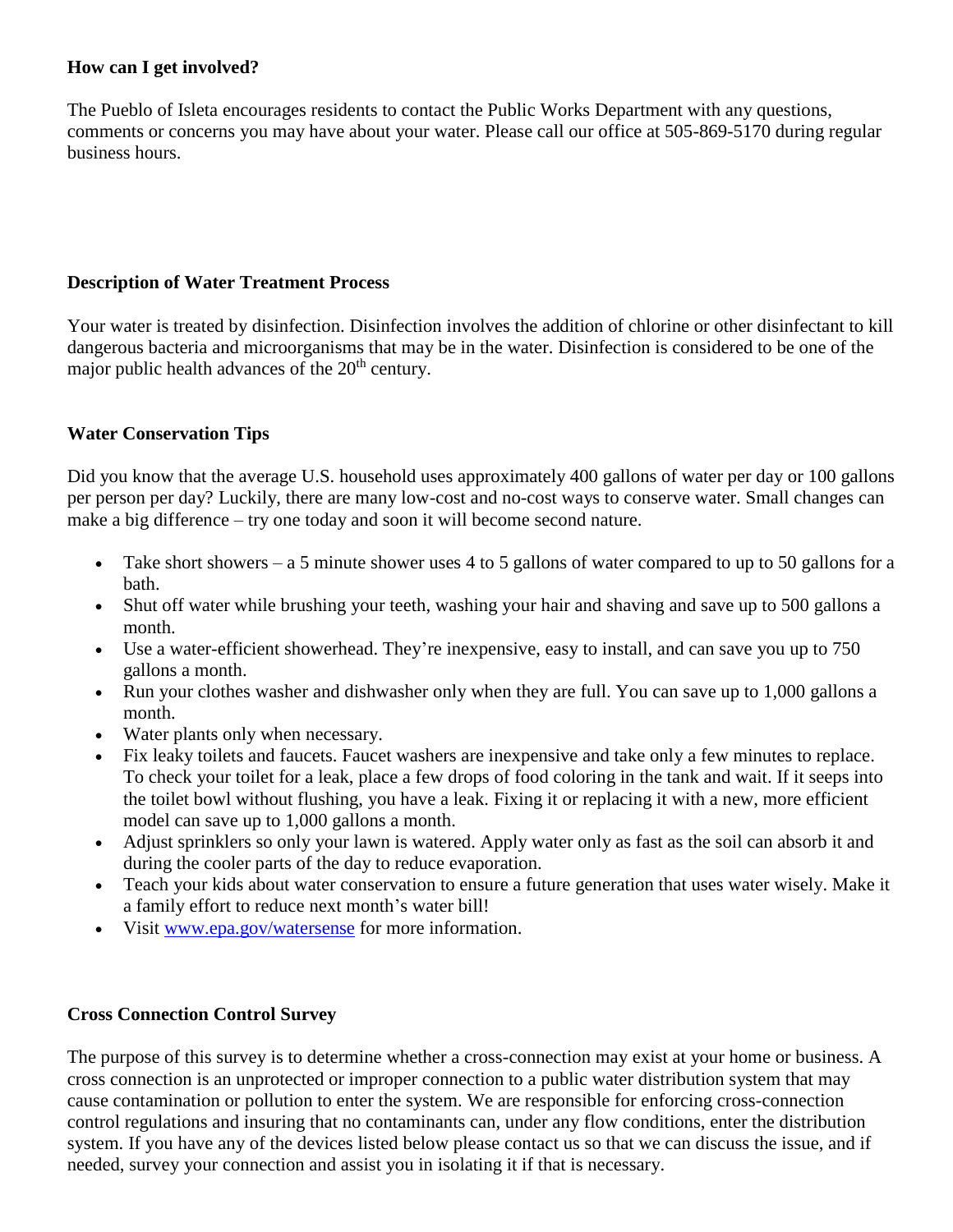- Boiler/ Radiant heater (water heaters not included)
- Underground lawn sprinkler system
- Pool or hot tub (whirlpool tubs not included)
- $\bullet$  Additional source(s) of water on the property
- Decorative pond
- Watering trough

#### **Source Water Protection Tips**

Protection of drinking water is everyone's responsibility. You can help protect your community's drinking water source in several ways:

- Eliminate excess use of lawn and garden fertilizers and pesticides they contain hazardous chemicals that can reach your drinking water source.
- Pick up after your pets.
- If you have your own septic system, properly maintain your system to reduce leaching to water sources or consider connecting to a public water system.
- Dispose of chemicals properly; take used motor oil to a recycling center.
- Volunteer in your community. Find a watershed or wellhead protection organization in your community and volunteer to help. If there are no active groups, consider starting one. Use EPA's Adopt Your Watershed to locate groups in your community, or visit the Watershed Information Network's How to Start a Watershed Team.
- Organize a storm drain stenciling project with your local government or water supplier. Stencil a message next to the street drain reminding people "Dump No Waste – Drains to River" or "Protect Your Water." Produce and distribute a flyer for households to remind residents that storm drains dump directly into your local water body.

#### **Additional Information for Lead**

If present, elevated levels of lead can cause serious health problems, especially for pregnant women and young children. Lead in drinking water is primarily from materials and components associated with service lines and home plumbing. Isleta Eastside is responsible for providing high quality drinking water, but cannot control the variety of materials used in plumbing components. When your water has been sitting for several hours, you can minimize the potential for lead exposure by flushing your tap for 30 seconds to 2 minutes before using water for drinking or cooking. If you are concerned about lead in your water, you may wish to have your water tested. Information on lead in drinking water, testing methods, and steps you can take to minimize exposure is available from the Safe Drinking Water Hotline or at [http://www.](http://www/)epa.gov/safewater/lead.

#### **Additional Information for Arsenic**

While your drinking water meets EPA's standard for arsenic, it does contain low levels of arsenic. EPA's standard balances the current understanding of arsenic's possible health effects against the costs of removing arsenic from drinking water. EPA continues to research the health effects of low levels of arsenic which is a mineral known to cause cancer in humans at high concentrations and is linked to other health effects such as skin damage and circulatory problems.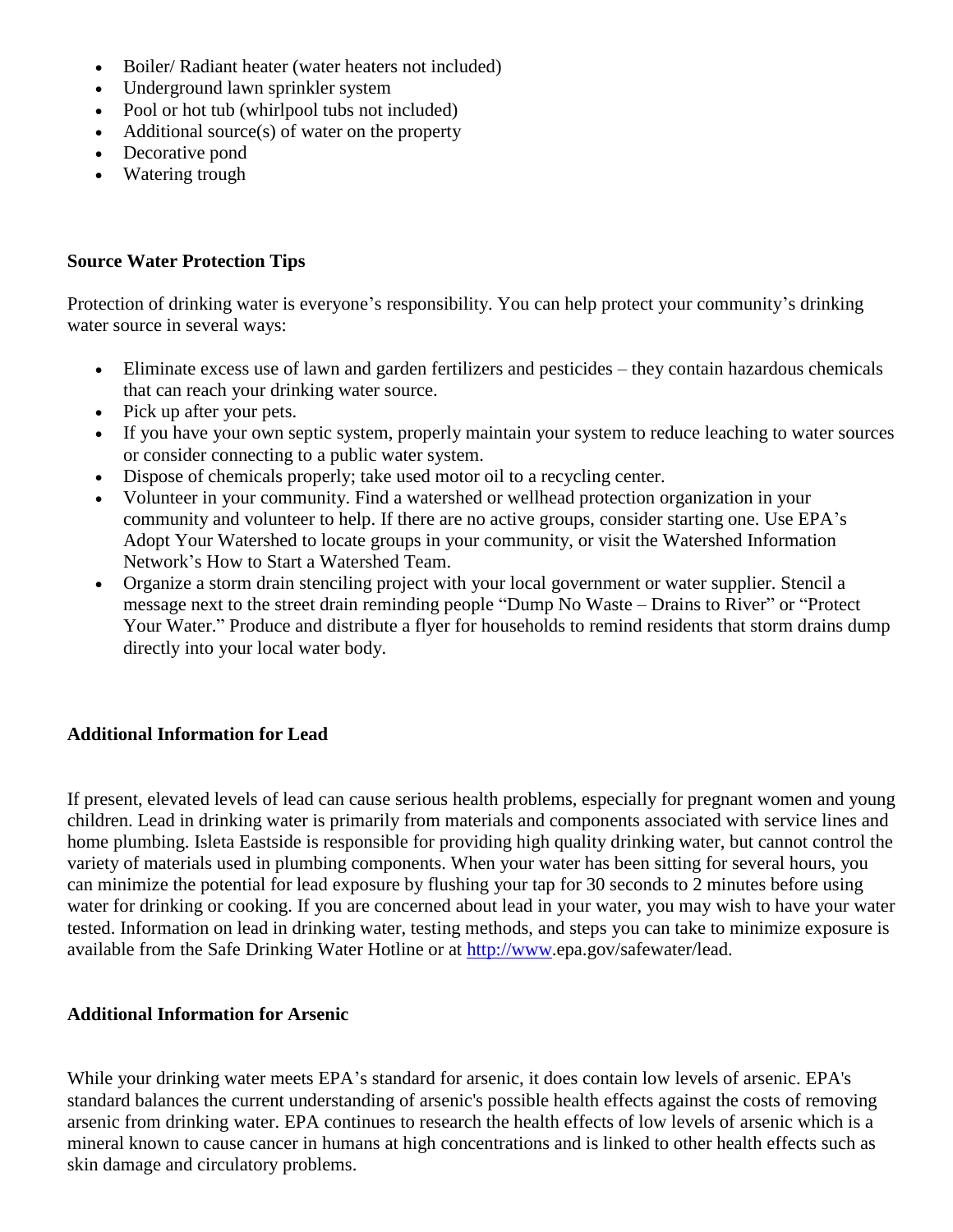### **Water Quality Data Table**

In order to ensure that tap water is safe to drink, EPA prescribes regulations which limit the amount of contaminants in water provided by public water systems. The table below lists all of the drinking water contaminants that we detected during the calendar year of this report. Although many more contaminants were tested, only those substances listed below were found in your water. All sources of drinking water contain some naturally occurring contaminants. At low levels, these substances are generally not harmful in our drinking water. Removing all contaminants would be extremely expensive, and in most cases, would not provide increased protection of public health. A few naturally occurring minerals may actually improve the taste of drinking water and have nutritional value at low levels. Unless otherwise noted, the data presented in this table is from testing done in the calendar year of the report. The EPA or the State requires us to monitor for certain contaminants less than once per year because the concentrations of these contaminants do not vary significantly from year to year, or the system is not considered vulnerable to this type of contamination. As such, some of our data, though representative, may be more than one year old. In this table you will find terms and abbreviations that might not be familiar to you. To help you better understand these terms, we have provided the definitions below the table.

|                                                                                                                   | <b>MCLG</b><br>or | <b>MCL</b> or  | <b>Highest</b><br><b>Detect In</b><br>Your | Range<br>$Low$ High |      | <b>Sample</b> |                  |                                                                                                                                 |  |  |  |
|-------------------------------------------------------------------------------------------------------------------|-------------------|----------------|--------------------------------------------|---------------------|------|---------------|------------------|---------------------------------------------------------------------------------------------------------------------------------|--|--|--|
| <b>Contaminants</b>                                                                                               | <b>MRDLG</b>      | <b>MRDL</b>    | Water                                      |                     |      | <b>Date</b>   | <b>Violation</b> | <b>Typical Source</b>                                                                                                           |  |  |  |
| <b>Disinfectants &amp; Disinfection By-Products</b>                                                               |                   |                |                                            |                     |      |               |                  |                                                                                                                                 |  |  |  |
| (There is convincing evidence that addition of a disinfectant is necessary for control of microbial contaminants) |                   |                |                                            |                     |      |               |                  |                                                                                                                                 |  |  |  |
| Chlorine (ppm)                                                                                                    | $\overline{4}$    | $\overline{4}$ | 1.12                                       | 0.5                 | 1.12 | 2019          | No               | Water additive used to control microbes                                                                                         |  |  |  |
| Haloacetic Acids<br>$(HAA5)$ (ppb)                                                                                | <b>NA</b>         | 60             | 1.39                                       | 1.39                | 1.39 | 2019          | N <sub>0</sub>   | By-product of drinking water chlorination                                                                                       |  |  |  |
| <b>TTHMs</b> [Total<br>Trihalomethanes]<br>(ppb)                                                                  | <b>NA</b>         | 80             | 6.56                                       | 6.56                | 6.56 | 2019          | N <sub>0</sub>   | By-product of drinking water disinfection                                                                                       |  |  |  |
| <b>Inorganic Contaminants</b>                                                                                     |                   |                |                                            |                     |      |               |                  |                                                                                                                                 |  |  |  |
| Arsenic (ppb)                                                                                                     | $\theta$          | 10             | 5                                          | 1.3                 | 5    | 2019          | N <sub>o</sub>   | Erosion of natural deposits; Runoff from<br>orchards; Runoff from glass and<br>electronics production wastes                    |  |  |  |
| Barium (ppm)                                                                                                      | $\overline{2}$    | 2              | 0.13                                       | 0.08                | 0.13 | 2018          | No               | Discharge of drilling wastes; Discharge<br>from metal refineries; Erosion of natural<br>deposits                                |  |  |  |
| Fluoride (ppm)                                                                                                    | 4                 | 4              | 0.33                                       | <b>ND</b>           | 0.33 | 2018          | N <sub>o</sub>   | Erosion of natural deposits; Water additive<br>which promotes strong teeth; Discharge<br>from fertilizer and aluminum factories |  |  |  |
| Nitrate (ppm)                                                                                                     | 10                | 10             | 3.9                                        | <b>ND</b>           | 3.9  | 2019          | N <sub>o</sub>   | Runoff from fertilizer use; Leaching from<br>septic tanks, sewage; Erosion of natural<br>deposits                               |  |  |  |
| Selenium (ppb)                                                                                                    | 50                | 50             | 1.6                                        | 1.5                 | 1.6  | 2018          | N <sub>o</sub>   | Discharge from petroleum and metal<br>refineries; Erosion of natural deposits;<br>Discharge from mines                          |  |  |  |
| <b>Radioactive Contaminants</b>                                                                                   |                   |                |                                            |                     |      |               |                  |                                                                                                                                 |  |  |  |